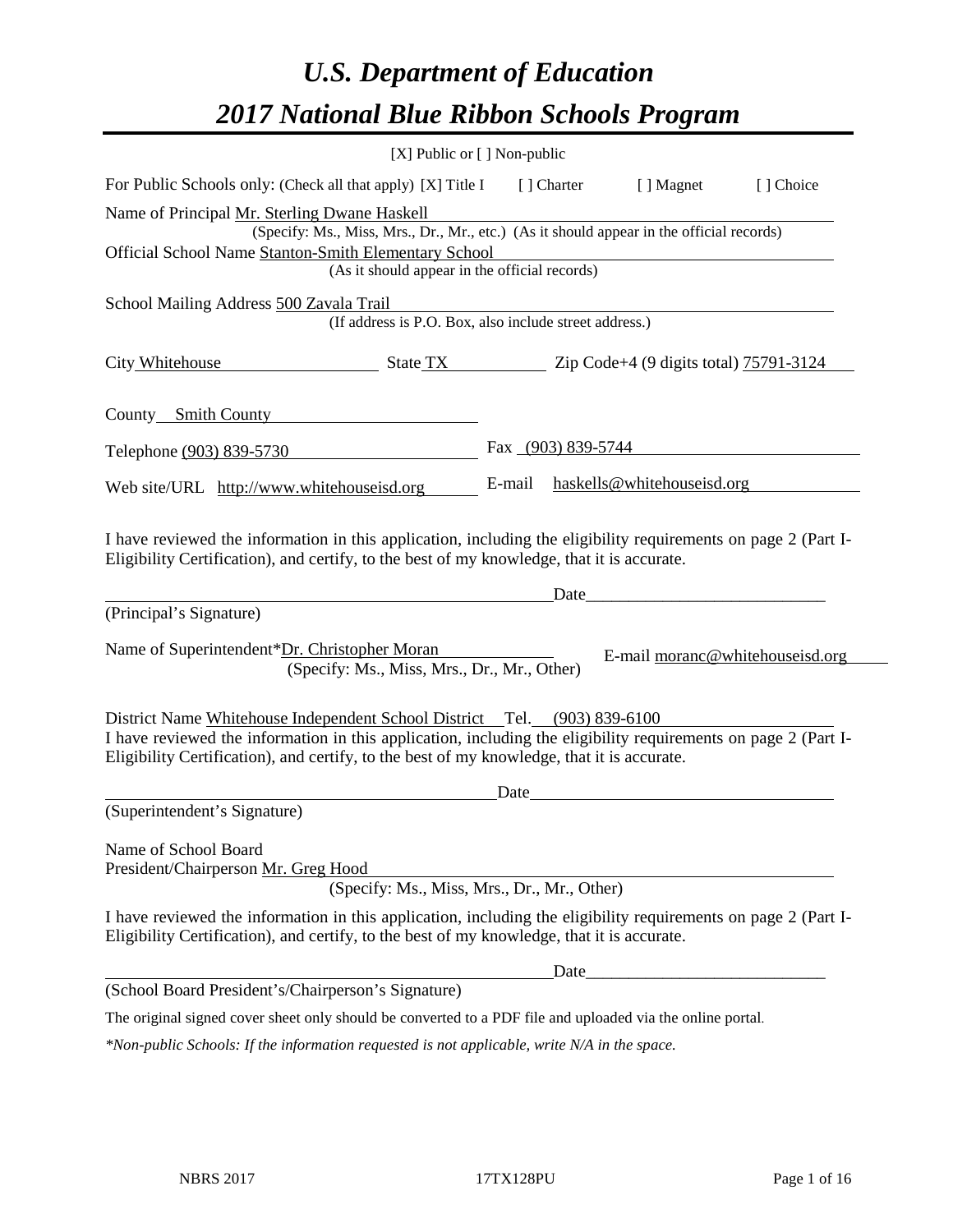The signatures on the first page of this application (cover page) certify that each of the statements below, concerning the school's eligibility and compliance with U.S. Department of Education and National Blue Ribbon Schools requirements, are true and correct.

- 1. The school configuration includes one or more of grades K-12. (Schools on the same campus with one principal, even a K-12 school, must apply as an entire school.)
- 2. All nominated public schools must meet the state's performance targets in reading (or English language arts) and mathematics and other academic indicators (i.e., attendance rate and graduation rate), for the all students group and all subgroups, including having participation rates of at least 95 percent using the most recent accountability results available for nomination.
- 3. To meet final eligibility, all nominated public schools must be certified by states prior to September 2017 in order to meet all eligibility requirements. Any status appeals must be resolved at least two weeks before the awards ceremony for the school to receive the award.
- 4. If the school includes grades 7 or higher, the school must have foreign language as a part of its curriculum.
- 5. The school has been in existence for five full years, that is, from at least September 2011 and each tested grade must have been part of the school for the past three years.
- 6. The nominated school has not received the National Blue Ribbon Schools award in the past five years: 2012, 2013, 2014, 2015, or 2016.
- 7. The nominated school has no history of testing irregularities, nor have charges of irregularities been brought against the school at the time of nomination. The U.S. Department of Education reserves the right to disqualify a school's application and/or rescind a school's award if irregularities are later discovered and proven by the state.
- 8. The nominated school has not been identified by the state as "persistently dangerous" within the last two years.
- 9. The nominated school or district is not refusing Office of Civil Rights (OCR) access to information necessary to investigate a civil rights complaint or to conduct a district-wide compliance review.
- 10. The OCR has not issued a violation letter of findings to the school district concluding that the nominated school or the district as a whole has violated one or more of the civil rights statutes. A violation letter of findings will not be considered outstanding if OCR has accepted a corrective action plan from the district to remedy the violation.
- 11. The U.S. Department of Justice does not have a pending suit alleging that the nominated school or the school district as a whole has violated one or more of the civil rights statutes or the Constitution's equal protection clause.
- 12. There are no findings of violations of the Individuals with Disabilities Education Act in a U.S. Department of Education monitoring report that apply to the school or school district in question; or if there are such findings, the state or district has corrected, or agreed to correct, the findings.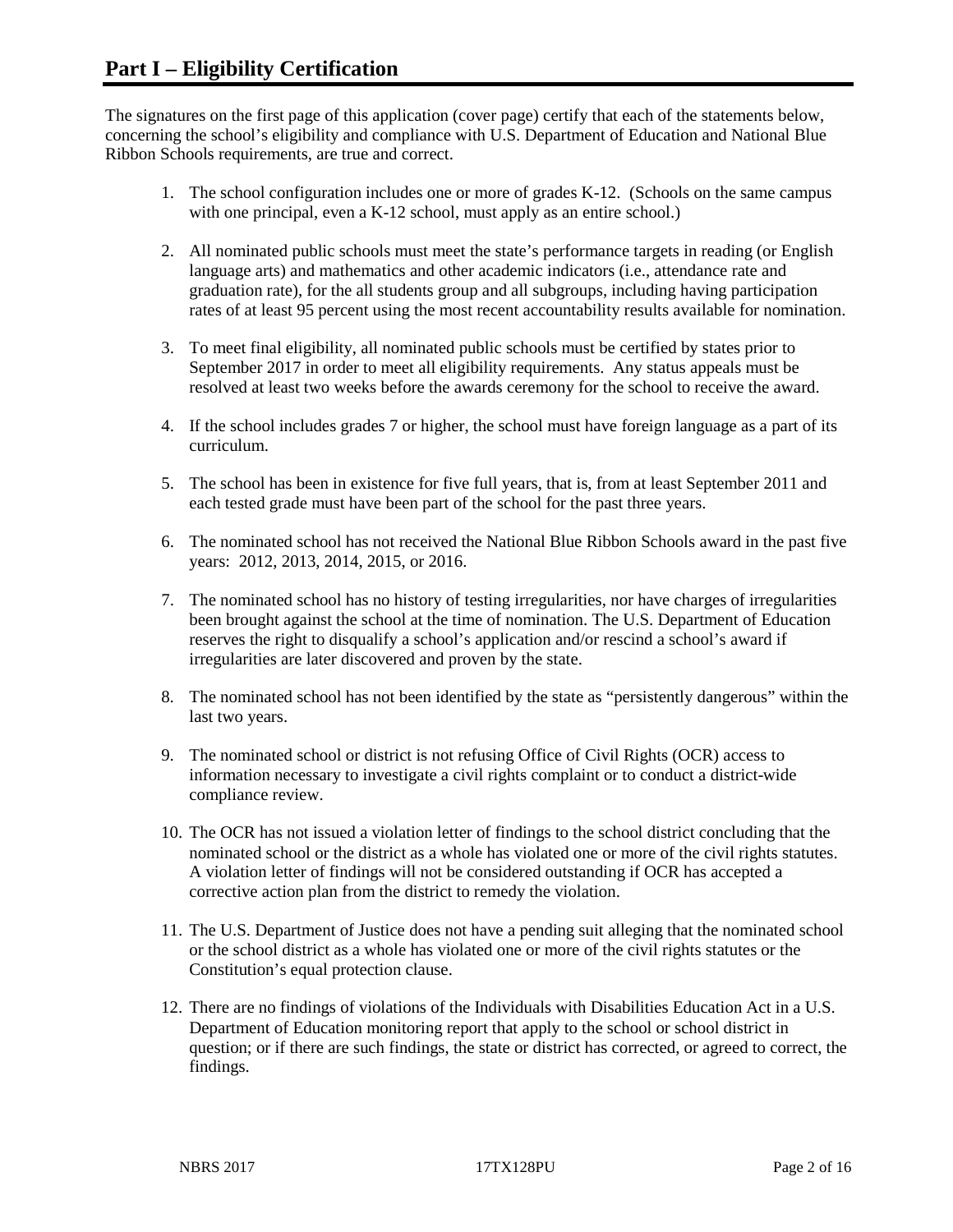#### **Data should be provided for the most recent school year (2016-2017) unless otherwise stated.**

## **DISTRICT**

1. Number of schools in the district  $\frac{4}{4}$  Elementary schools (includes K-8) (per district designation): 2 Middle/Junior high schools 1 High schools 0 K-12 schools

7 TOTAL

**SCHOOL** (To be completed by all schools)

- 2. Category that best describes the area where the school is located:
	- [] Urban or large central city [ ] Suburban with characteristics typical of an urban area [ ] Suburban [X] Small city or town in a rural area [ ] Rural
- 3. Number of students as of October 1, 2016 enrolled at each grade level or its equivalent in applying school:

| Grade                           | # of         | # of Females | <b>Grade Total</b> |
|---------------------------------|--------------|--------------|--------------------|
|                                 | <b>Males</b> |              |                    |
| <b>PreK</b>                     | 11           | 10           | 21                 |
| K                               | 49           | 37           | 86                 |
| $\mathbf{1}$                    | 50           | 38           | 88                 |
| $\overline{2}$                  | 52           | 52           | 104                |
| 3                               | 56           | 37           | 93                 |
| 4                               | 57           | 47           | 104                |
| 5                               | 52           | 53           | 105                |
| 6                               |              | 0            |                    |
| 7                               | 0            | 0            | 0                  |
| 8                               | $\theta$     | 0            | 0                  |
| 9                               | 0            | 0            | 0                  |
| 10                              | $\theta$     | 0            | 0                  |
| 11                              | 0            | 0            | 0                  |
| 12 or higher                    | 0            | 0            | 0                  |
| <b>Total</b><br><b>Students</b> | 328          | 274          | 602                |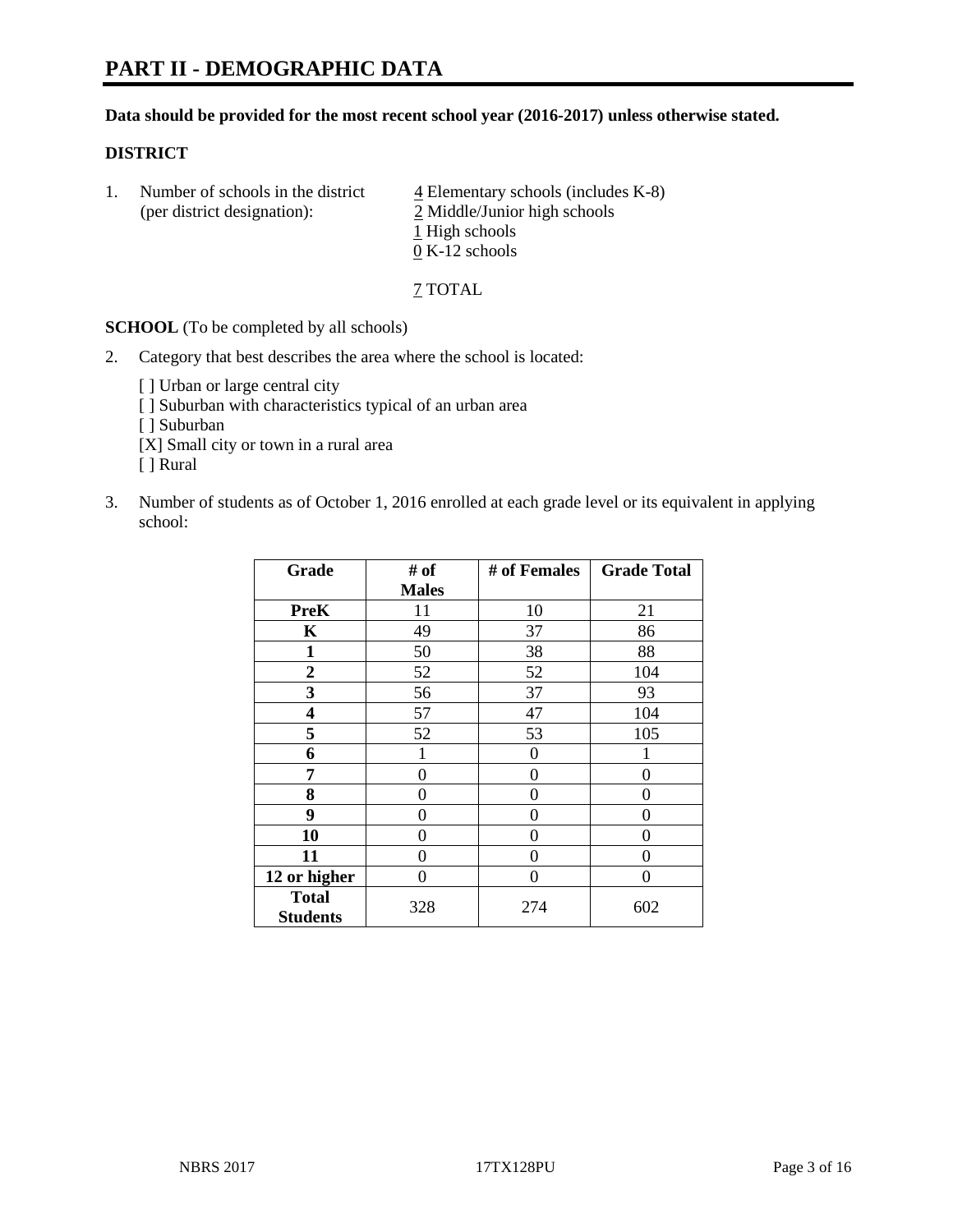the school: 1 % Asian

4. Racial/ethnic composition of  $1\%$  American Indian or Alaska Native 16 % Black or African American 11 % Hispanic or Latino 0 % Native Hawaiian or Other Pacific Islander 67 % White 4 % Two or more races **100 % Total**

(Only these seven standard categories should be used to report the racial/ethnic composition of your school. The Final Guidance on Maintaining, Collecting, and Reporting Racial and Ethnic Data to the U.S. Department of Education published in the October 19, 2007 *Federal Register* provides definitions for each of the seven categories.)

5. Student turnover, or mobility rate, during the 2015 – 2016 school year: 18%

This rate should be calculated using the grid below. The answer to (6) is the mobility rate.

| <b>Steps For Determining Mobility Rate</b>         | Answer |  |
|----------------------------------------------------|--------|--|
| (1) Number of students who transferred to          |        |  |
| the school after October 1, 2015 until the         | 51     |  |
| end of the 2015-2016 school year                   |        |  |
| (2) Number of students who transferred             |        |  |
| <i>from</i> the school after October 1, 2015 until | 53     |  |
| the end of the 2015-2016 school year               |        |  |
| (3) Total of all transferred students [sum of      | 104    |  |
| rows $(1)$ and $(2)$ ]                             |        |  |
| (4) Total number of students in the school as      | 590    |  |
| of October 1, 2015                                 |        |  |
| (5) Total transferred students in row (3)          |        |  |
| divided by total students in row (4)               | 0.176  |  |
| $(6)$ Amount in row $(5)$ multiplied by 100        | 18     |  |

6. English Language Learners (ELL) in the school:  $4\%$ 

26 Total number ELL

Specify each non-English language represented in the school (separate languages by commas): Spanish, Tagalog

- 7. Students eligible for free/reduced-priced meals: 44 % Total number students who qualify: 264
- 8. Students receiving special education services: 12 %

74 Total number of students served

Indicate below the number of students with disabilities according to conditions designated in the Individuals with Disabilities Education Act. Do not add additional conditions. It is possible that students may be classified in more than one condition.

| 8 Autism                              | $\underline{0}$ Orthopedic Impairment   |
|---------------------------------------|-----------------------------------------|
| 0 Deafness                            | 17 Other Health Impaired                |
| 0 Deaf-Blindness                      | 5 Specific Learning Disability          |
| 1 Emotional Disturbance               | 61 Speech or Language Impairment        |
| $\underline{0}$ Hearing Impairment    | 0 Traumatic Brain Injury                |
| 0 Mental Retardation                  | 2 Visual Impairment Including Blindness |
| $\underline{0}$ Multiple Disabilities | <b>0</b> Developmentally Delayed        |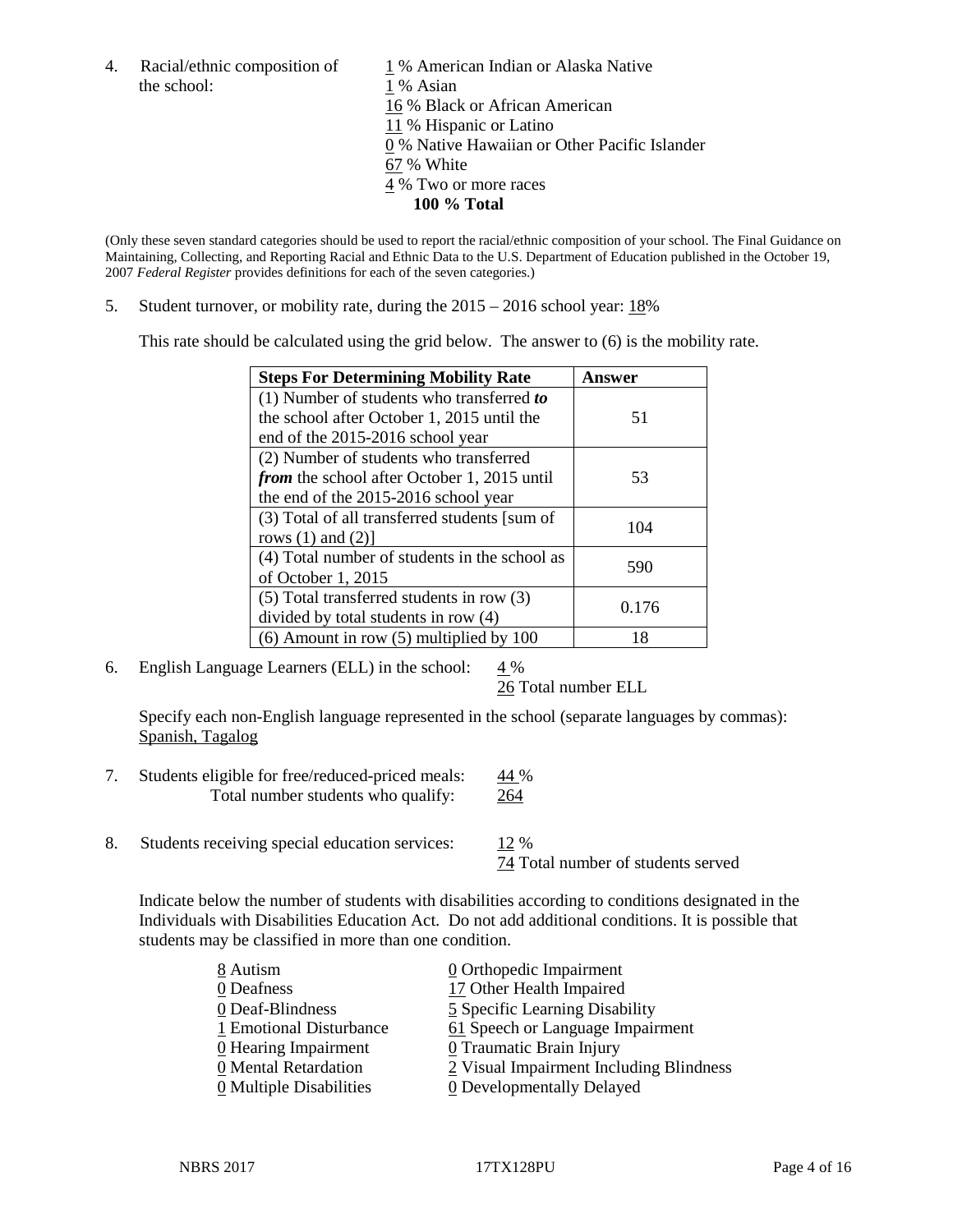- 9. Number of years the principal has been in her/his position at this school:  $\frac{4}{3}$
- 10. Use Full-Time Equivalents (FTEs), rounded to nearest whole numeral, to indicate the number of school staff in each of the categories below:

|                                        | <b>Number of Staff</b>   |
|----------------------------------------|--------------------------|
| Administrators                         |                          |
| Classroom teachers including those     |                          |
| teaching high school specialty         | 39                       |
| subjects                               |                          |
| Resource teachers/specialists/coaches  |                          |
| e.g., reading, math, science, special  | 7                        |
| education, enrichment, technology,     |                          |
| art, music, physical education, etc.   |                          |
| Paraprofessionals under the            |                          |
| supervision of a licensed professional | 14                       |
| supporting single, group, or classroom |                          |
| students.                              |                          |
| Student support personnel              |                          |
| e.g., guidance counselors, behavior    |                          |
| interventionists, mental/physical      |                          |
| health service providers,              | $\boldsymbol{\varDelta}$ |
| psychologists, family engagement       |                          |
| liaisons, career/college attainment    |                          |
| coaches, etc.                          |                          |

- 11. Average student-classroom teacher ratio, that is, the number of students in the school divided by the FTE of classroom teachers, e.g.,  $22:1$  15:1
- 12. Show daily student attendance rates. Only high schools need to supply yearly graduation rates.

| <b>Required Information</b> | 2015-2016 | 2014-2015 | 2013-2014 | 2012-2013 |     |
|-----------------------------|-----------|-----------|-----------|-----------|-----|
| Daily student attendance    | า7%       | 97%       | 97%       | 96%       | 97% |
| High school graduation rate | 0%        | 0%        | 0%        | 9%        | 0%  |

#### 13. **For high schools only, that is, schools ending in grade 12 or higher.**

Show percentages to indicate the post-secondary status of students who graduated in Spring 2016.

| <b>Post-Secondary Status</b>                  |    |
|-----------------------------------------------|----|
| Graduating class size                         |    |
| Enrolled in a 4-year college or university    | 0% |
| Enrolled in a community college               | 0% |
| Enrolled in career/technical training program | 0% |
| Found employment                              | 0% |
| Joined the military or other public service   | 0% |
| )ther                                         |    |

14. Indicate whether your school has previously received a National Blue Ribbon Schools award. Yes No X

If yes, select the year in which your school received the award.

15. In a couple of sentences, provide the school's mission or vision statement.

The educational philosophy at Stanton-Smith is "every interaction matters and every moment is an opportunity". Through building positive and trusting relationships, staff members are deeply invested in the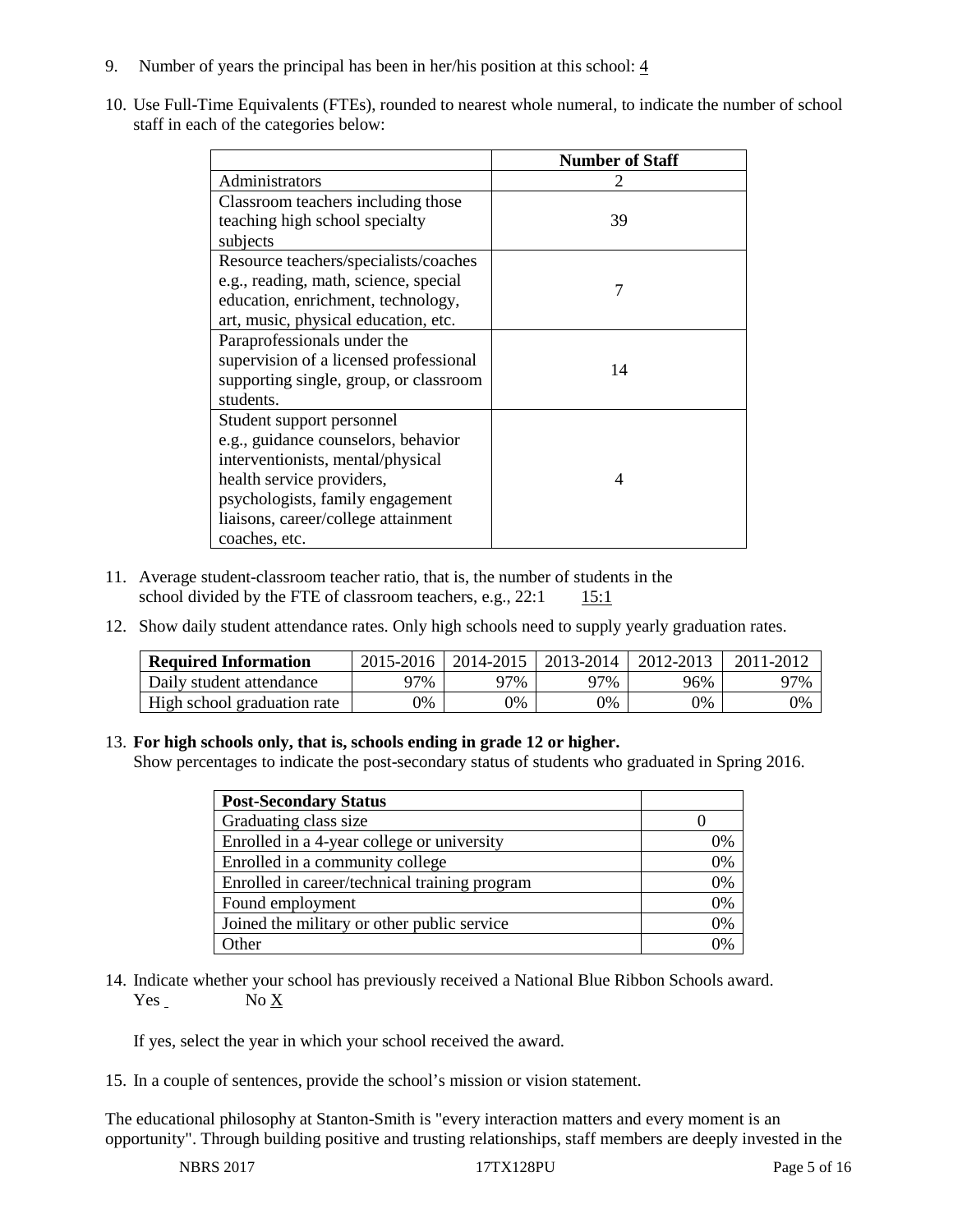success of every student all day every day. Stanton-Smith strives to reach student's hearts in order to teach their minds.

16. **For public schools only**, if the school is a magnet, charter, or choice school, explain how students are chosen to attend.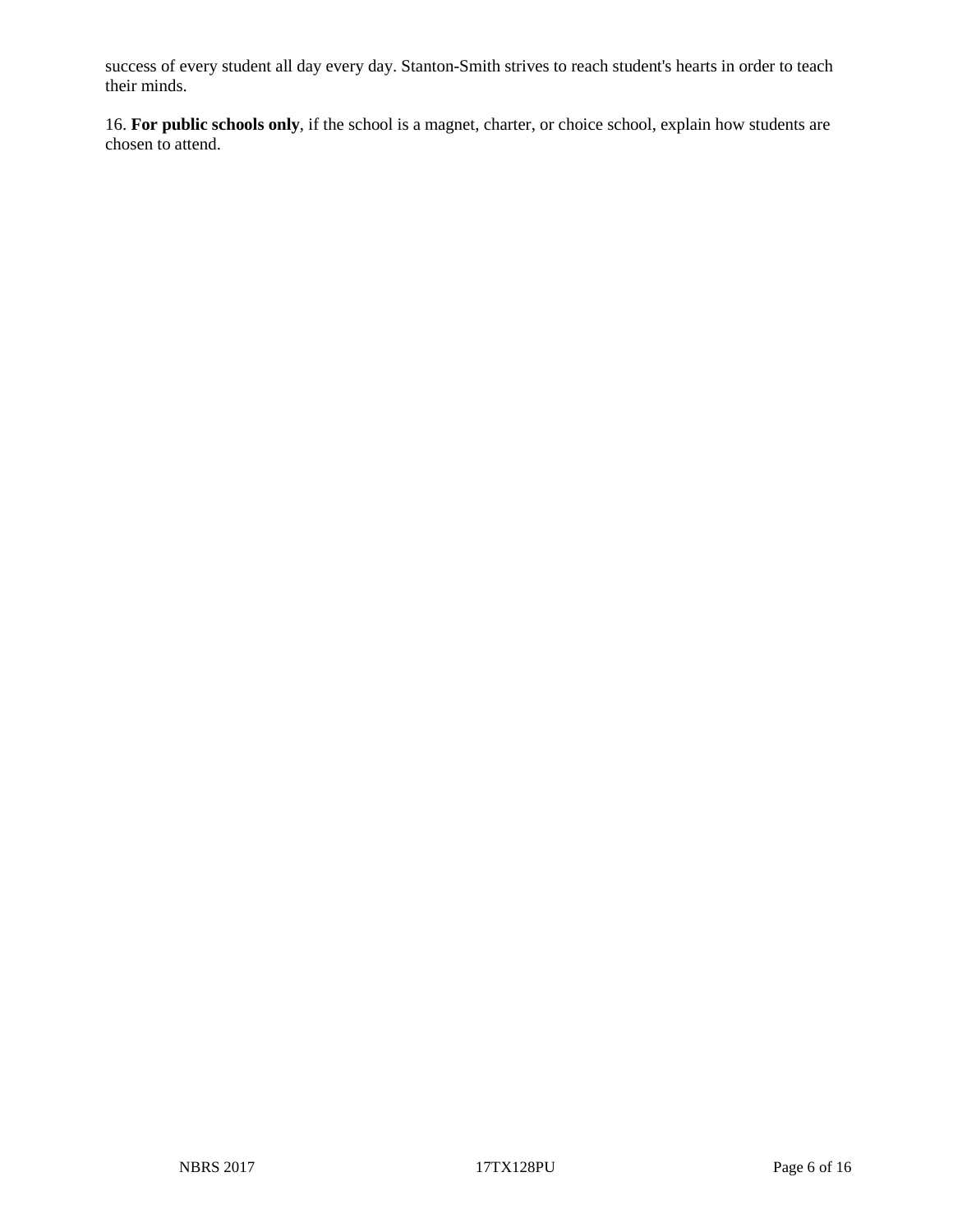# **PART III – SUMMARY**

At Stanton-Smith Elementary School the educational philosophy is "every interaction matters and every moment is an opportunity". Through a well-balanced curriculum, students become self-assured and knowledgeable young adults competent to meet the challenges of life and the future needs of society.

Stanton-Smith is located in the small community of Whitehouse, Texas. Nestled in the Piney Woods of East Texas and less than nine years old, Stanton-Smith is known as the sole neighborhood school in the district. Whitehouse Independent School District is recognized for high student expectations and small town values.

Stanton was the K-12 school for black students prior to integration. Mr. Stanton donated land, and Mr. Smith, principal at Whitehouse High School, often spent Saturdays doing repairs on Stanton. Thus, the name, Stanton-Smith, honors two culturally diverse men who had a vision and dedication to making the lives of children better through their generosity and hard work. The school family continues to develop unique traditions that define Stanton-Smith in the community. Traditions include rodeo day at the saddle club, a fifth grade trip to a local amusement park, bounce house bash, nine week celebrations, spirit days, school-wide one hour reads each nine week period, and college Wednesdays which promotes the importance of higher education. Positive behavior and citizenship are encouraged and expected throughout each grade level with incentives, assemblies, model student awards, and weekly blue ticket prize drawings.

Stanton-Smith Elementary School's success is due to a sense of urgency. Every moment is an opportunity to create strong relationships within the student body, staff, and administrators. All staff takes responsibility in helping students thrive. It is not uncommon to see teachers acting as crossing guards, principals playing basketball with students, or custodians encouraging students to read. The goal is to forge a deeper bond and sense of trust between staff and students. Strong leadership is key and breeds an environment conducive for learning. Stanton-Smith offers a safe caring environment which allows students to reach their highest potential. Teachers see their role as a calling more than a job and are passionate about creating a studentcentered learning environment.

This quaint neighborhood school serves approximately 600 students ranging from pre-kindergarten to fifth grade and includes self-contained Life Skills and Transition classes for Special Education. As a Title 1 school with a mobility rate of 17%, the staff must be diligent in meeting the ever-changing physical, emotional, social, and academic needs of students while remaining respectful of cultural differences. The campus is rich in cultural diversity. Unique traditions are celebrated through Christmas around the world rotations, Black History month, and Cinco de Mayo activities. The belief is that teachers must reach a child's heart before they can teach his/her mind. The staff is committed to maximizing the potential of every learner from the struggling student to the gifted and talented. Teachers are held to a high standard but given freedom to execute learning objectives in a manner that engages each student.

Stanton-Smith uses key strategies that encourage and challenge students to develop their full potential. All students are given the opportunity to grow in leadership and citizenship skills through involvement in student council and student action committee, mock elections, campus clean-up day, parent communication tools that monitor student behavior, student led announcements, and the Gang Resistance Education and Training program (G.R.E.A.T). This program was developed to provide character education and peer pressure resistance strategies to students prior to entering middle school. This program is supplemented weekly with bully prevention and character building audio lessons.

Academic instruction is the key component of the school's success. Every staff member understands the importance that every minute matters. Class begins promptly at 8:00 a.m. Teachers are aware of individual learning styles and develop the curriculum accordingly. At Stanton-Smith the staff values diverse instructional opportunities for students to achieve personal goals through mathletics, computer based reading point system, math club, art club, local academic competitions, brain stimulation activities, multisensory literacy and math stations, outsourced publishing of student narratives, fourth grade business convention, fifth grade Stanton-Smith invention convention, and a regional poetry contest. The Whitehouse Education Foundation has funded multiple grant proposals submitted by teachers to enhance classroom instruction.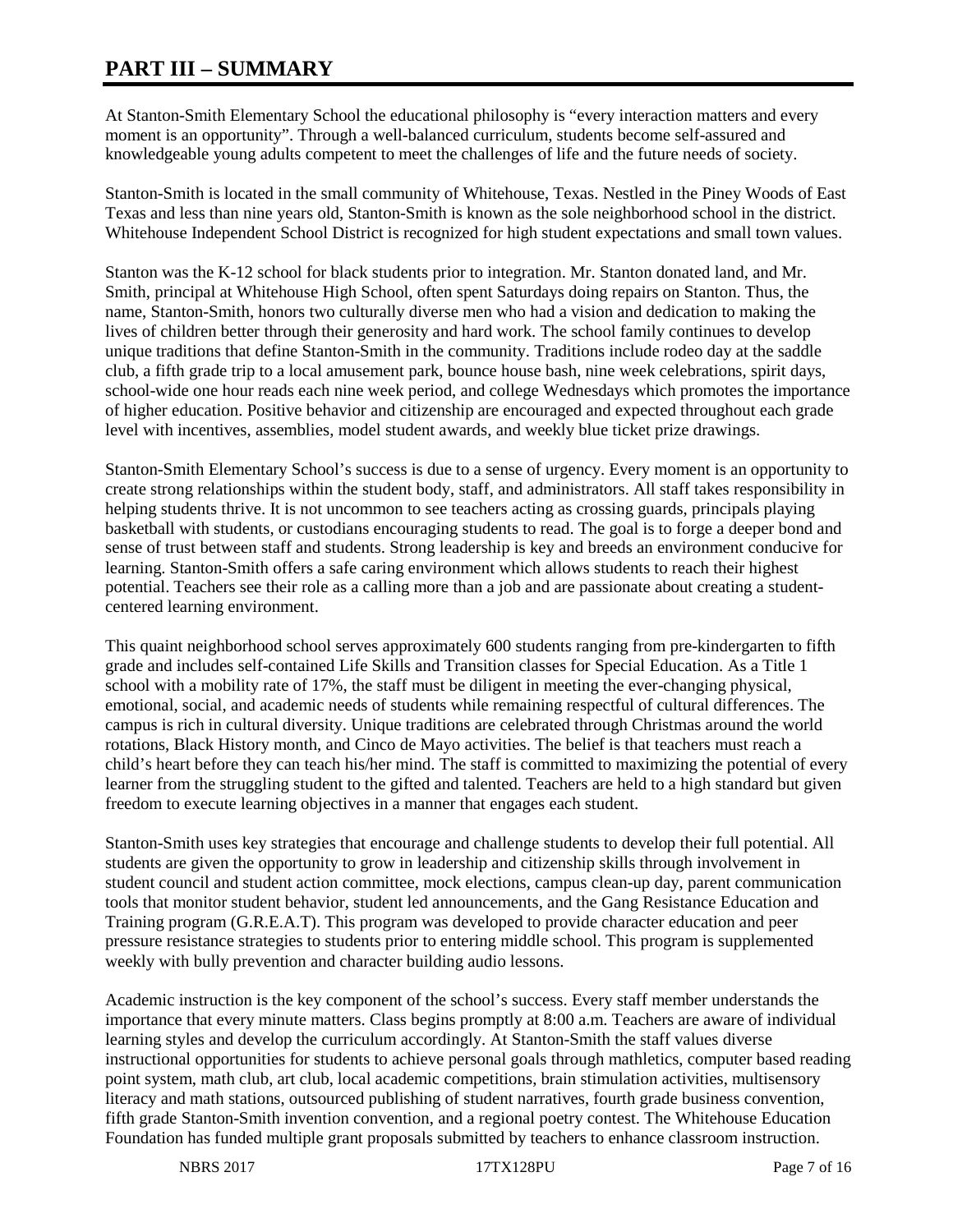These instructional materials, along with a built-in daily study hall and before and after school tutorials, have aided in bridging the gap for struggling learners.

Active community involvement is instrumental to the school's accomplishments. Stanton-Smith's Parent-Teacher Organization offers opportunities for parents and community members to be involved. Activities create a welcoming environment with fundraisers, fall festival, spring round up, field day, breakfasts honoring veterans and family members, programs involving fathers, and heroes in the hallway. Other community involvement includes adopt a football player, tunnel cats, letters to soldiers, fire fighter visit, cards to community workers and nursing homes, angel tree, and canned food drives. These activities create a culture of collaboration between students, staff, parents, and community members.

With the commitment that every interaction matters and every moment is an opportunity, Stanton-Smith strives to reach students' hearts in order to teach their minds.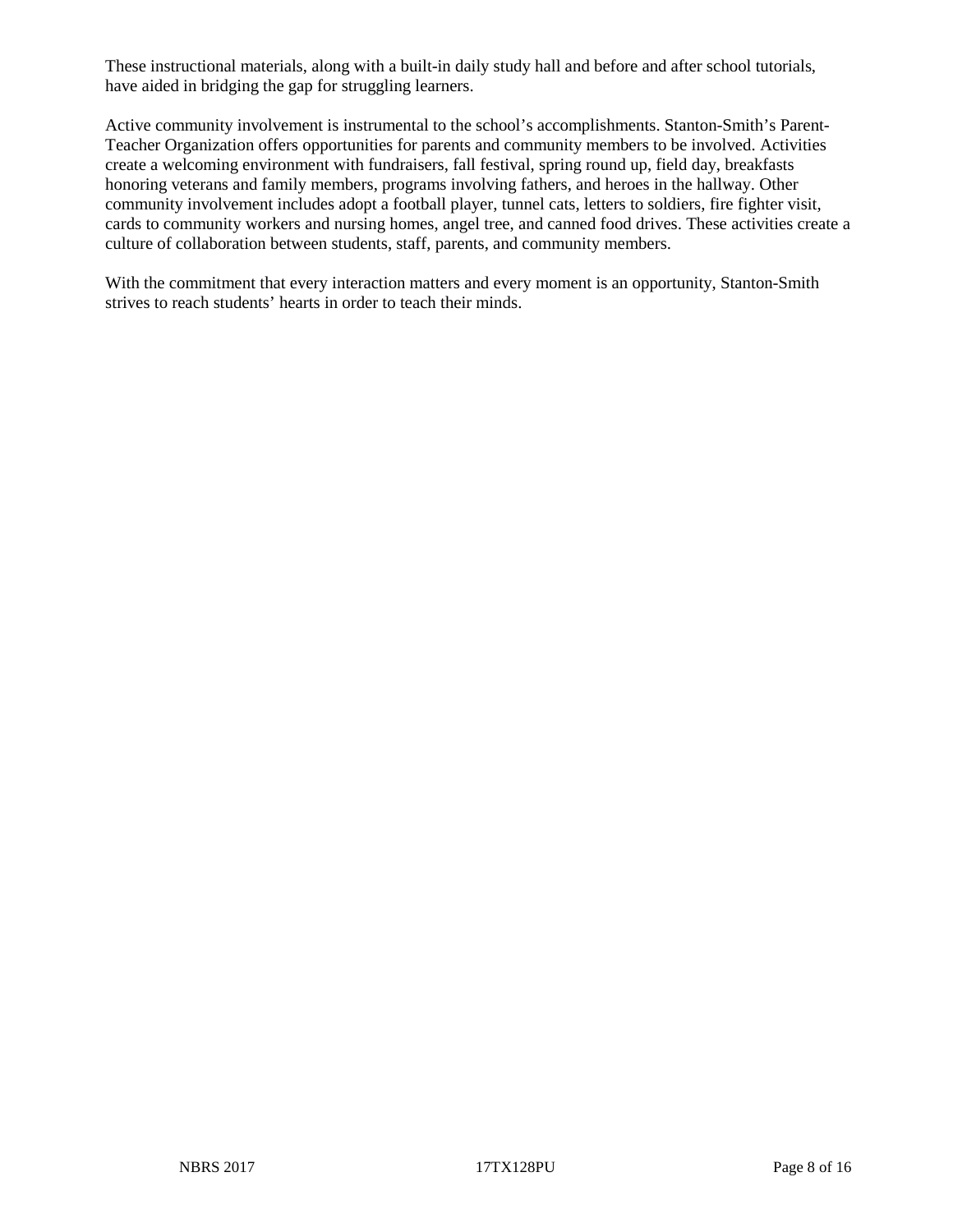# **1. Core Curriculum:**

Whitehouse Independent School District follows the state adopted curriculum known as Texas Essential Knowledge and Skills (TEKS) in each grade level subject area. In addition to the TEKS, Stanton-Smith Elementary teachers meet both vertically and horizontally to develop strategies, organize materials, and align curriculum accordingly. At the end of each nine week period, teachers analyze data from the previous benchmark exams. This data aids in providing specific strategic instruction to improve student understanding and performance.

Stanton-Smith is committed to developing independent life-long readers and proficient writers. Beginning at the primary level, a balanced literacy instructional approach is utilized. The research based components include read-alouds, guided reading, shared reading, literacy stations, interactive writing, shared writing, reading workshop, writing workshop, and word study. There is a strong focus on phonemic awareness, fluency, comprehension, and written conventions. Read alouds foster an enjoyment of multiple genres of literature while teachers model valuable reading strategies. Guided reading offers individualized instruction at the child's zone of proximal development. Interactive and shared writing allow teachers and students to collaborate in the writing process. Scaffolding skills at the primary level yields independent readers and writers in fourth and fifth grade. Students become immersed into a departmentalized English Language Arts Reading (ELAR) program through commercial reading inventories, a computer based reading point system, literacy circles, book clubs, and reading responses. The fourth and fifth grade teachers have come together to develop a writing program that edifies the love of writing at Stanton-Smith. Fourth grade students eagerly anticipate outsourced publishing of their narratives. The ELAR program is enhanced through a literacy library which contains over 8,000 books and manipulatives available for teacher check-out. Through diligent efforts and TEKS based instruction, the goal is that all students perform at or above grade level.

Math instruction spirals and moves from concrete to pictorial to abstract. Beginning at the pre-k and kindergarten level, students explore math concepts through the use of manipulatives in math stations. Concepts such as patterning, graphing, number sense, and shapes develop the foundation for future mathematical understanding. Each is introduced through developmentally appropriate TEKS centered activities such as music, movement, art, and literature. Math stations continue in the primary grades so that teachers may utilize small group instruction for reteaching and enrichment. Beginning in kindergarten and continuing through fifth grade, interactive math journals are used as a reference for future instruction, to aid in metacognition, and as a resource for parents. Students learn how to visualize problems in the real world. They are encouraged to act out word problems, use manipulatives, and engage in peer tutoring which ties into their multiple intelligences. Third through fifth grade students continue working in math stations with M.A.T.H. (M-Math facts, A-At your desk, T-Teacher's table, H-Hands on) instructional management system. Additional materials are available for teacher check-out through the campus math lab. Local and state test scores prove the effectiveness of these strategies.

The 5-E Model (Engage, Explore, Explain, Elaborate, Evaluate) is used in science to guide TEKS driven instruction and the inquiry process. Students in all grade levels receive three to five hours each week of science instruction. Lessons are supported and monitored by weekly meetings and/or classroom visits by the district Instructional Consultant (IC), regular vertical alignment meetings, and campus and district horizontal collaboration. Students are instructed using the Texas required time for hands-on lab inquiry for each grade level. A fully functioning science lab with inventory appropriate for kindergarten through fifth grade is utilized. Students know how to use the materials, where to store items, and how to clean up. They are instructed in all safety and field investigatory procedures. This inquiry approach prepares students for secondary lab use when they leave Stanton-Smith.

Social Studies TEKS are integrated into reading and writing using concepts in a structural, coherent way in each grade level. These themes include economics, civic learning and engagement, and history. Field trips to local government offices and businesses, city modeled classrooms, and mock elections introduce and promote civic learning. Weekly news articles engage students in current events and its relevance to their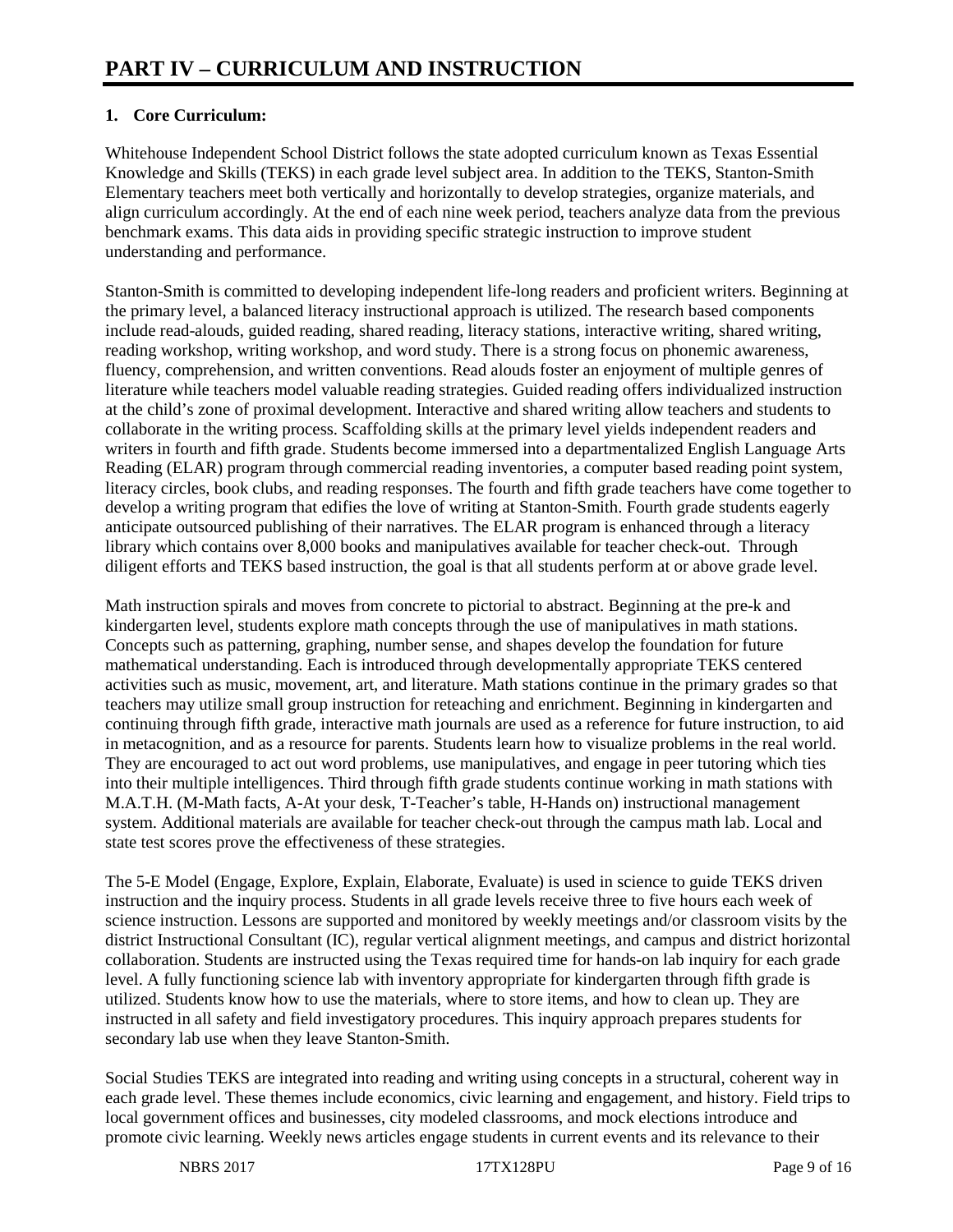daily lives. Leveled readers are integrated into the curriculum to hold interest and reinforce knowledge through primary sources. Teachers use project based learning and technology to encourage creativity, critical reasoning, and collaboration among students. Fourth and fifth grade students use real-life business scenarios to develop and market products through business and invention conventions.

A four year old full day pre-kindergarten program is available to qualifying at-risk students. With a goal of promoting school readiness, students are immersed in a language rich, researched based learning environment. These young learners are taught through both explicit instruction and play based learning centers with a focus on hands-on experiences. Teachers serve as facilitators of the Texas Pre-K Guidelines which are aligned to the elementary TEKS and provide developmentally appropriate activities for social/emotional development, language and communication, reading, writing, math, science, and social studies. Progress is assessed through beginning, middle, and end of year testing. Test results in the primary grades support the effectiveness of the pre-k program.

## **2. Other Curriculum Areas:**

Physical education and health is an integral part of the overall education at Stanton-Smith Elementary. All students participate in a physical education program three times per week for a total of 135 minutes in addition to a daily recess. The P.E. Department aims to provide students with the opportunity to participate in a variety of activities that will foster their competence and confidence to take part in a range of physical activities and understand the value of leading healthy, active lifestyles. This is accomplished by planning a curriculum that is TEKS based and follows a scope and sequence that is developmentally appropriate. Students learn positive social behaviors in an authentic setting through the use of collaboration, cooperative games, team activities, and conflict resolution. Technology is used to monitor physical activity through the use of uploadable pedometers that track moderate to vigorous physical activity, step count, and physical activity time. Teachers and students participate together in a three month fitness challenge. A projection system is also utilized to enhance a dance unit, multi-media exercise experiences, and playback of recorded student performances and skills. Core curriculum areas are supported and enhanced by providing students the opportunity to use their knowledge in a different context through math and literacy games. Fitness levels of third through fifth graders are assessed using a fitness testing tool. The University of Texas at Tyler uses the district P.E. programs as a training ground for aspiring physical educators. Nutrition education is taught through understanding and choosing healthy lifestyle habits.

The music department at Stanton-Smith allows every student to shine in their own unique way. The music TEKS are learned through creative expression. All students attend a weekly forty-five minute class. In order to promote a love of music, students are exposed to the use of instruments, puppets, dancing, performing arts videos, games, and stage performance. Themed units are used to tie music into the general education classroom and reinforce the core subject TEKS. An emphasis is placed on American history and patriotism in addition to the study of different cultures. Every grade level including Life Skills and Transition classes have an opportunity to perform for the school, families, and community each year. Each student grows to understand the importance of music. Music is considered to be the universal language loved by all.

As part of weekly enrichment rotations, Stanton-Smith's library generates an inviting atmosphere for reading and research. Integrated TEKS based lessons are taught to all students including self-contained special education classrooms. The librarian serves as a valuable resource for students, teachers, and parents. Due to grants, fundraisers, and district and state funding, the library has acquired a plethora of online resources available to students, teachers, and parents. Basic computer skills are taught to navigate these online resources. Third through fifth grade students begin preparation for a computer based reading points system by searching the library database for books that correlate with their reading level. The library collaborates with home and community by participating in annual book fairs and read-a-thons. Because research shows that a majority of students may lose up to two months of reading skills over the summer break, the library has implemented a summer reading program as well as giving families access to online books.

Technology plays an integral role in the success of the curriculum and is offered to pre-k through fifth grade students. A scheduled weekly computer lab time monitored by the computer teacher introduces and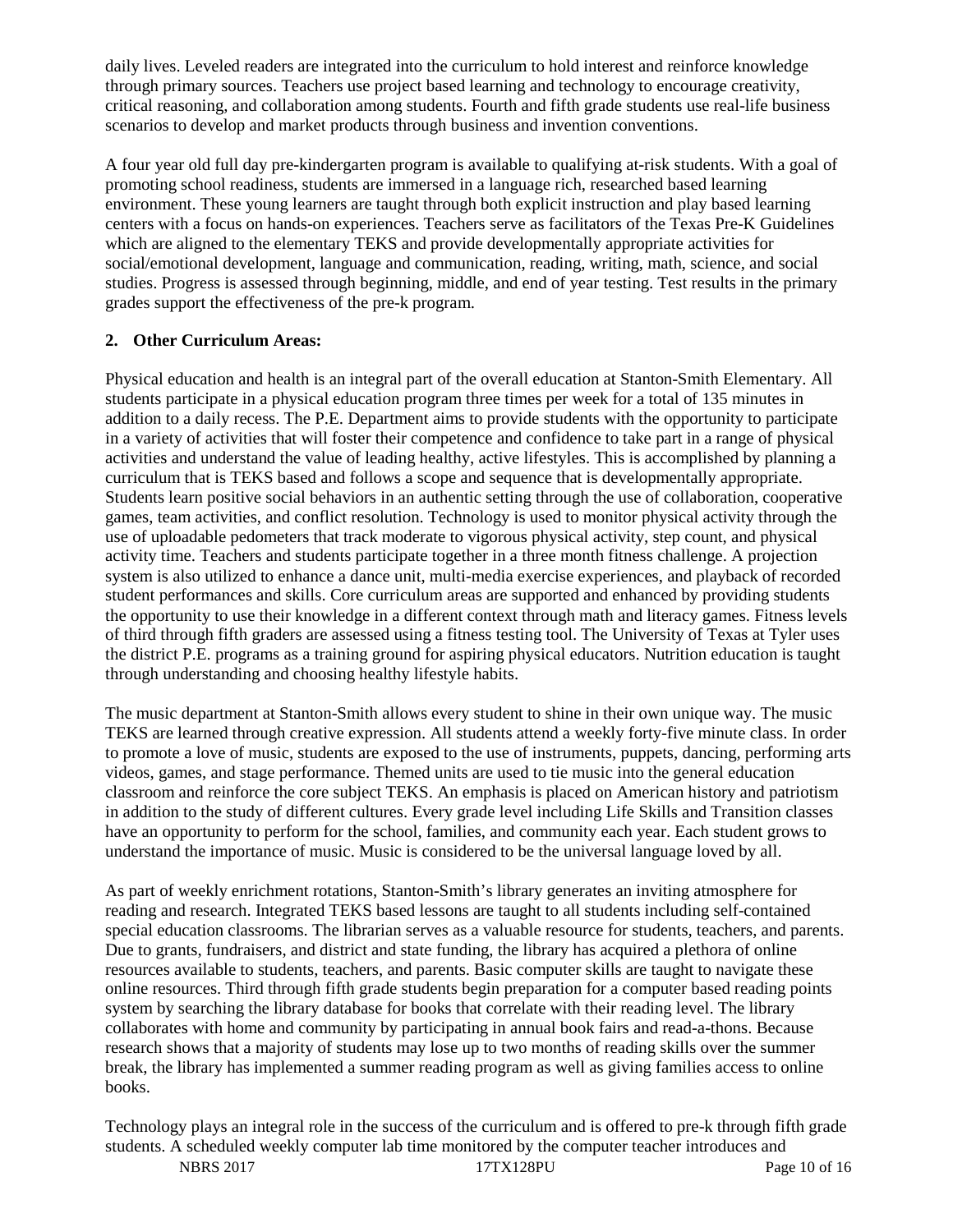reinforces the technology applications TEKS while teaching basic computer and keyboarding skills. Additional research times are available to all students and teachers as needed to aid in creating products using technology. Every classroom is equipped with interactive boards, teacher and student computers, projectors, and tablets provided by campus funds, donations, and PTO. Technology grants submitted by teachers have furnished resources such as additional classroom tablets, gaming accessories that allow handson learning, streaming software, navigation trackers, and microscopes. Many of these devices provide acceleration in S.T.E.M. (Science Technology Engineering Mathematics). In preparation for junior high, fifth grade students begin supervised use of personal technology devices for research, classroom projects, test review, and small group collaboration. Teachers utilize social media and personal classroom web pages to communicate with students and parents regarding accomplishments, classroom assignments, and school events.

#### **3. Instructional Methods, Interventions, and Assessments:**

Stanton-Smith Elementary strives to meet the individual needs of all students in its diverse population. All staff members take ownership in the process of student achievement. By modifying and adjusting the curriculum accordingly, teachers have accomplished this goal using multiple instructional methods, interventions, and assessments.

Stanton-Smith uses a variety of methods to assess students. These assessments drive the instruction, so time with students is utilized efficiently. The assessment process begins in pre-k with a technology based progress monitoring system which shows growth in skills over time. This system provides snapshots of student skill levels for grouping in targeted areas. Kindergarten through fifth grade students are assessed using an additional computer based progress monitoring program. This assists in the early identification of at-risk students using reading and math screeners. Not only is it used for needs identification, but also for monitoring and reporting on progress at the beginning, middle, and end of the school year. In addition, specific interventions are developed for individual students using data collected from running records, commercial reading inventories, TEKS based assessments, and State of Texas Assessments of Academic Readiness (STAAR) data. Formative assessments and teacher observations are also instrumental to this process.

After gathering and analyzing assessment data, teachers work diligently with response to intervention specialists to devise an instructional plan that will best serve the needs of each at-risk student. The tiered process begins in the classroom with differentiated instruction documented in weekly lesson plans and anecdotal records. Teachers conduct small group instruction, reteaching strategies, before and after school tutorials, math club, and collaborate with parent and community volunteers. Math club was formed with a desire for third, fourth, and fifth grade students to master multiplication facts at a proficient level of speed and accuracy. Thus allowing the students to solve math problems at a complex level and moving them beyond focusing on basic computation. Two part time staff members are provided for sixteen weeks to supplement accelerated reading and math instruction. If a level of success is not attained with Tier 1, intervention specialists will provide additional support in a Tier 2 pull-out environment. Tier 2 eases the learning challenge by stressing the importance of clear, conceptually-oriented instruction while intensifying the value of drill, practice, and review.

One effective approach for kindergarten through second grade students is the use of a leveled literacy intervention system. This supplementary intervention system turns struggling readers into successful readers with fast-paced, systematically designed lessons. For students who need further support, Tier 3 is implemented to reach desired outcomes. The staff recognizes that some students require unique and intensive instruction not offered to the general student population. These children are served through the dyslexia learning lab, speech therapy sessions, resource class, and transitional and life-skills classes. The dyslexia learning lab utilizes a multi-sensory teaching approach with an alphabetic phonics program which emphasizes the science of written language and addresses reading, handwriting, and spelling.

In Special Education Transition and Life Skills classes, students receive enrichment and instruction with community-based experiences, activities of daily living, and participation in Special Olympics. Other services available for eligible students include occupational therapy, physical therapy, behavioral support,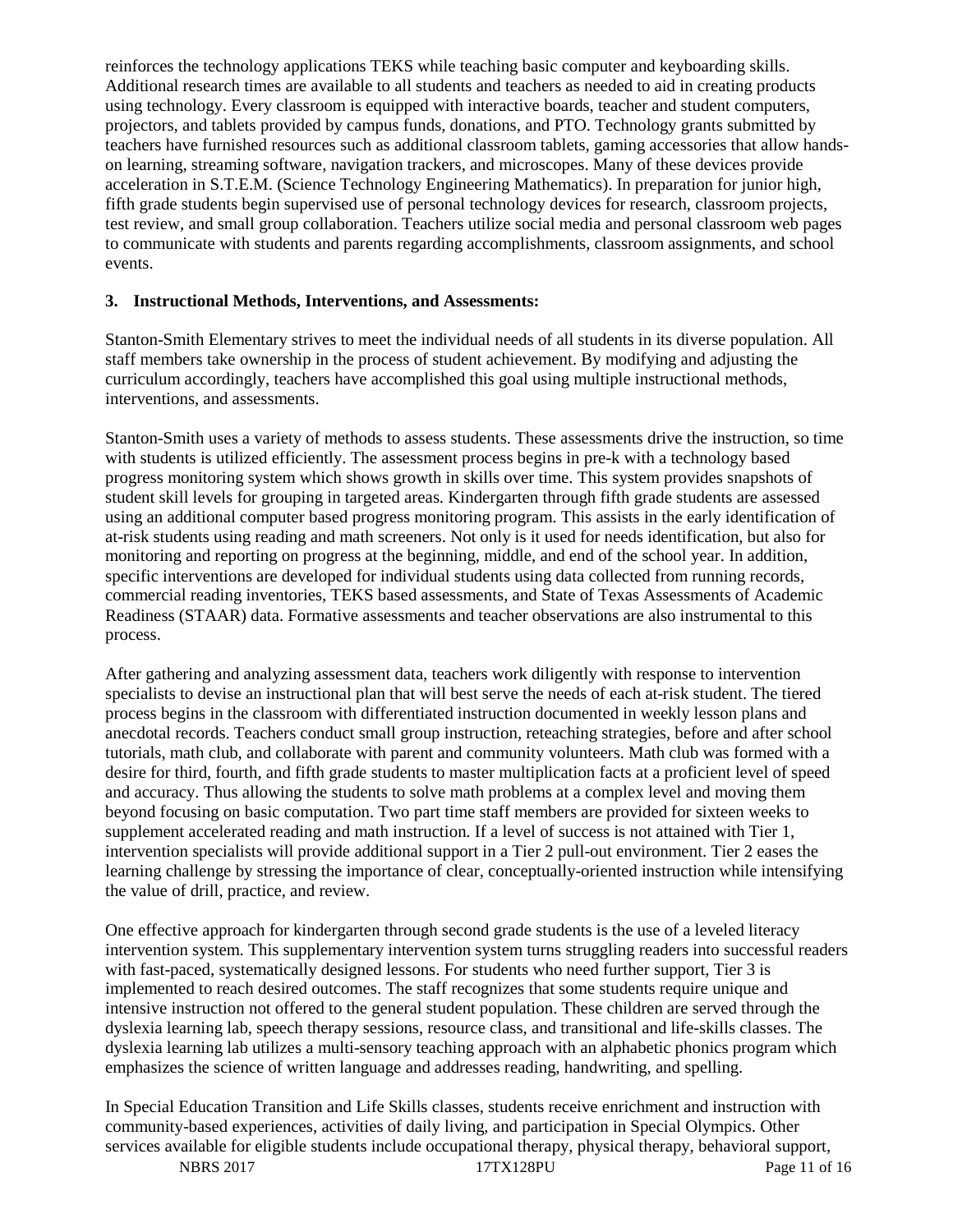and assistance for the visually and hearing impaired.

Not all students who need specialized instruction are low performing. English Language Learners (ELL) are involved in full language immersion in the regular classroom and are monitored through the Texas English Language Proficiency Assessment System (TELPAS). Summer school is offered to pre-k and kindergarten Limited English Proficient (LEP) students. Language learning software is incorporated in all English as a Second Language (ESL) certified classrooms, and teachers are provided a personal laptop for student support. The gifted and talented program serves students who exhibit high performance in qualitative and quantitative measures. For two and one-half hours each week, students are engaged in enriched curriculum units in the four core areas as well as leadership and creativity. Field trips, academic competitions, and open houses further expand and enrich the minds of the gifted and talented students.

Attention to the individual needs of each and every student combined with a wide variety of instructional supports offered by highly qualified and caring staff members, Stanton-Smith Elementary School has continued to close performance gaps among these special populations.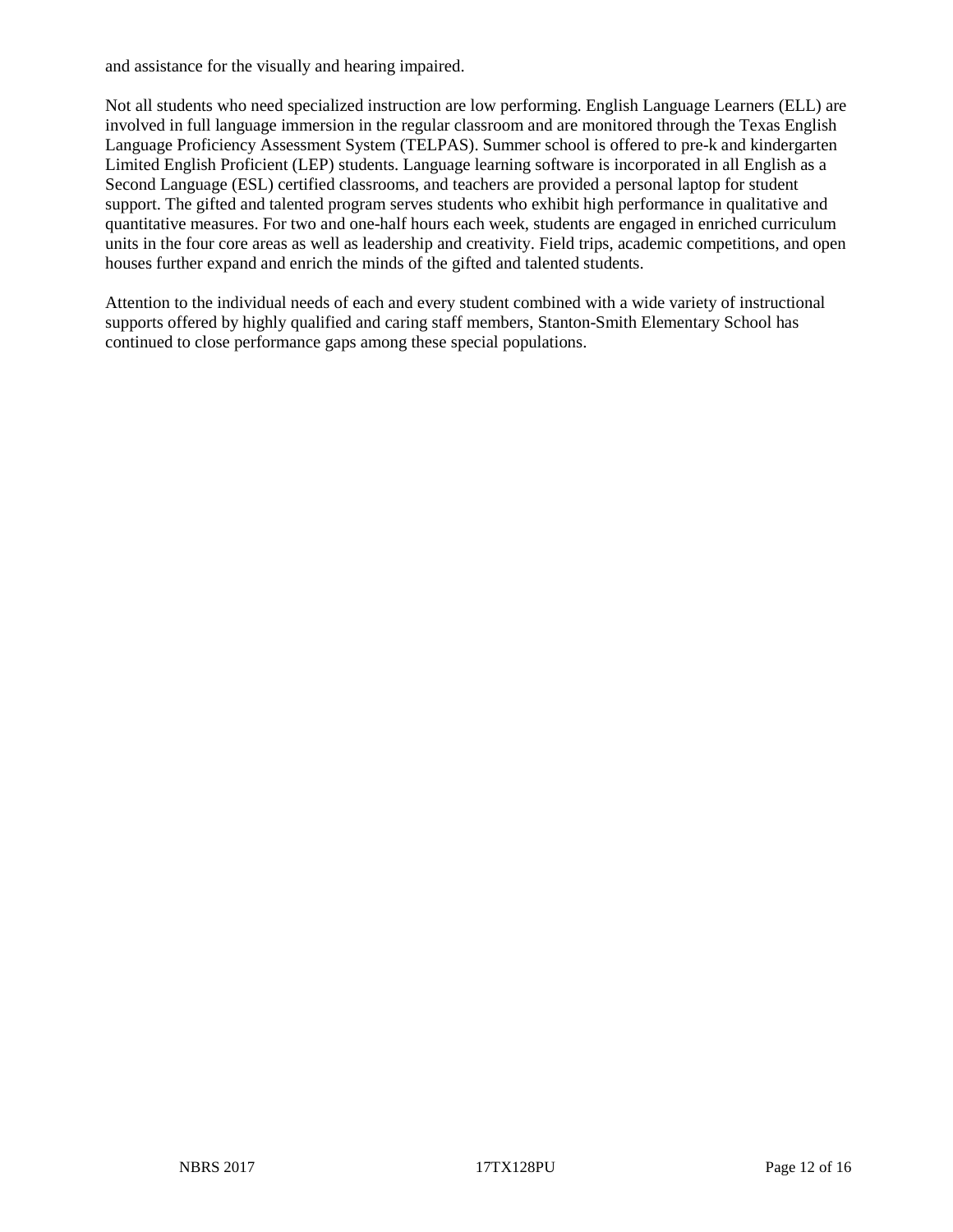## **1. School Climate/Culture:**

School climate is bigger than any one person's contribution. The staff at Stanton-Smith works together to create an environment where everyone feels safe, connected, and engaged in learning. The positive school climate fosters social, emotional, academic, and cultural development that lays the foundation for a productive life. Even small successes are celebrated with trips to the principal's office for positive recognition, the display of student products and awards, and weekly blue ticket winners. Nine week celebrations recognize student and staff attendance, academic milestones, and a model student from each grade level who exhibits leadership, citizenship, and academic responsibility. Individual learning styles are respected and accommodated through flexible seating, lighting preferences, background music, and diverse teaching strategies. Because every interaction matters, teachers greet their students every morning at the door and often have lunch with them. It is not uncommon for teachers to fill student backpacks with necessities for home and school and care for personal hygiene needs. Stanton-Smith goes above and beyond to provide a safe, clean, and welcoming environment for students, staff, and parents.

Teachers enter the classroom with a positive attitude that motivates students to learn. This positive attitude is a product of the support and care that teachers receive from administrators, parents, and each other. Teachers are included in the decision making process of hiring and developing campus goals. The camaraderie among staff members is strong due to mentoring, grade level and department sharing, and teacher led staff development. Every staff member feels comfortable going to any other staff member for assistance. Off campus planned activities boost the morale and strengthen the bond among staff members. Monthly luncheons with prize drawings, birthday celebrations, popcorn Fridays, and holiday dinners increase the feeling of family among staff members. A graduation breakfast celebrates the accomplishments of the staff's graduating seniors. Life events are recognized with baby and wedding showers, support through meals for families in times of illness, and dedication books placed in the school library in honor of a deceased family member. Teachers feel valued and appreciated by small acts of kindness and inspirational words left in their boxes by PTO members. A "shout out" board is featured in the teacher's lounge for staff members to leave encouraging comments. This flow of support has constructed a positive environment that makes the school successful.

Students and staff members at Stanton-Smith feel a sense of purpose and kinship. A positive culture and climate has been created where everyone feels valued, supported, and respected.

#### **2. Engaging Families and Community:**

A partnership between parents, students, educators, and the community is essential to the success of Stanton-Smith Elementary. The Whitehouse Education Foundation has played an integral role in generating community support and funding for teacher written grants. Parents are aware of upcoming classroom and school-wide events and areas of study through weekly newsletters, teacher websites, assignment books, automated phone messaging, and text communication tools. Parents and community members are given the opportunity to participate in annual school-wide activities including fall festival, fun run, field day, spring rodeo, and a silent auction of classroom created products. Stanton-Smith hosts quarterly breakfasts honoring veterans, fathers, mothers, and grandparents.

The campus has implemented a program that models the importance of a father in a child's education. Fathers are invited to attend classroom activities with their child and participate in training sessions to equip them with strategies to effectively facilitate their child's education. To further provide strong male role models, Stanton-Smith has created a "heroes in the hallway" program. Fathers and other community members serve as crossing guards, greeters, and playground monitors. At the end of each nine week period, mystery readers from the community are invited to participate in the school's one hour read. The Whitehouse fire department volunteers each year to conduct a fire safety program for pre-k through first grade students as well as the Life Skills and Transition classes. The pre-k class adopts a police officer who makes monthly visits to the classroom to build trust between law enforcement and families in the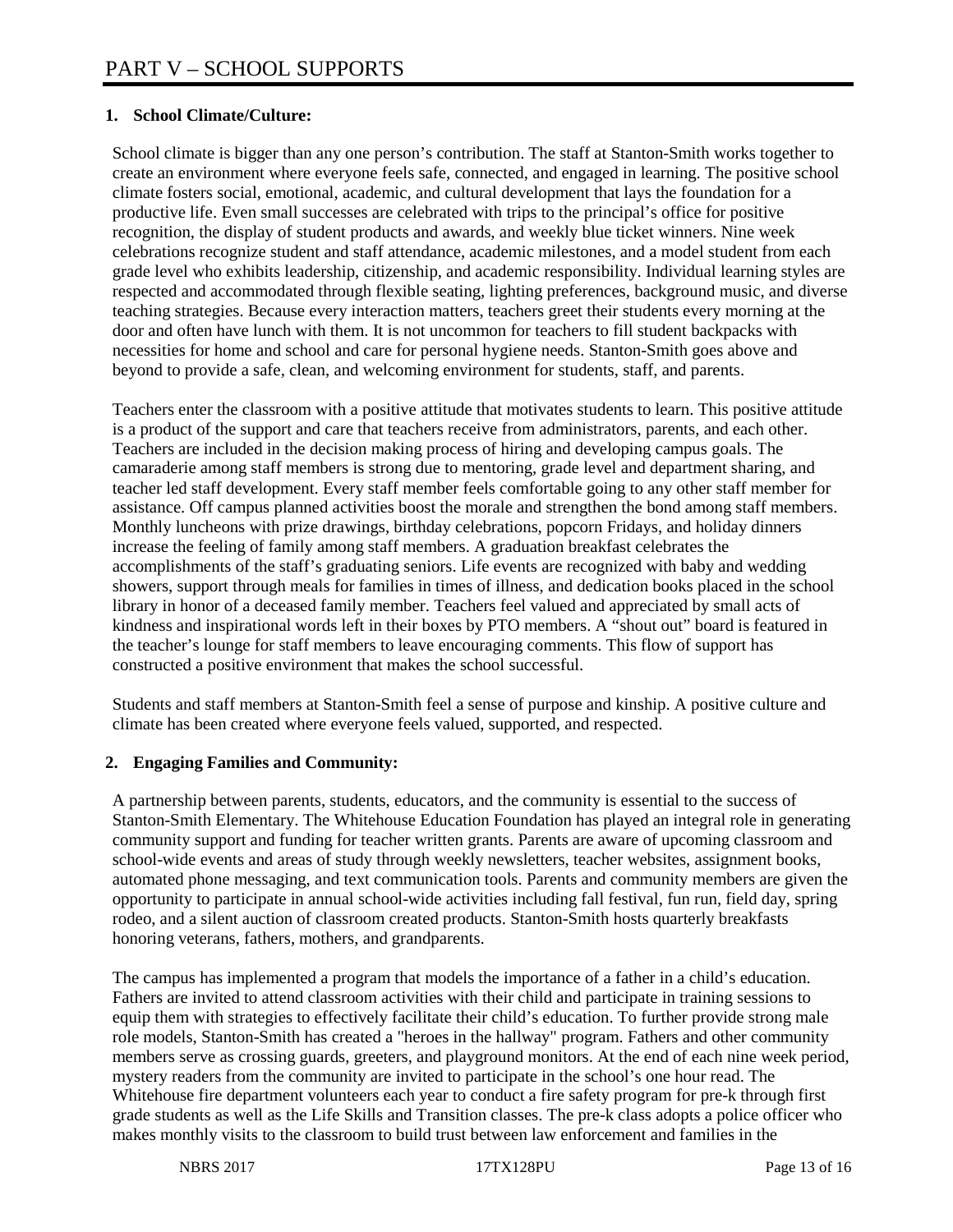community. High school students share their talents, serve as role models, and encourage goal setting. At the start of each school year, classrooms adopt a varsity football player. In this reciprocal relationship, students encourage their adopted player with weekly cards, posters, and treats. In return, these high school athletes reinforce the importance of hard work, commitment, and school pride during monthly visits. Second through fifth grade model students attend home football games and run through the tunnel with football players. Drumline members kick off an annual drug awareness week with a high energy performance that builds excitement. Drill team members join students for breakfast and invite them to attend their semi-annual dance clinics.

When the school, community, and families actively work together, it creates a network of shared responsibility for student success.

#### **3. Professional Development:**

At Stanton-Smith professional development is driven by data analysis and the campus improvement plan. Multiple approaches for professional development have made a positive impact on district curriculum alignment, administrator and teacher effectiveness, and student achievement. Administrators attend annual conventions and planning retreats along with weekly goal setting meetings led by the superintendent. The Region 7 Education Service Center is utilized by teachers year round for training that is aligned with and designed to support the TEKS. District-wide professional development offers specialized break-out sessions that foster the individual needs of each staff member. Prior to the start of school, Whitehouse ISD provides staff led and outsourced training sessions in a flexible format that allows for staff choice based on subject area content and self-assessment. District instructional consultants offer on the spot support as well as aiding in the planning of staff development in language arts, math, science, social studies, and physical education. Specific scheduled training for gifted and talented, special education, response to intervention, and ESL services aid in meeting the needs of diverse learners. Throughout the school year, campus based staff development encourages teachers to share their expertise in specific content areas. An example is a recent staff development led by the dyslexia designee to help bring awareness of the characteristics of dyslexia, screening methods, and classroom interventions. Teachers have also received training in an instructional model which allows students to activate prior knowledge, construct meaning, become mentally engaged, and assess their own understanding. After administrators and teachers at Stanton-Smith recognized a need for vertical and horizontal alignment in the writing curriculum, pre-k through fifth grade language arts teachers attended a nationally recognized research based writing academy. Due to the ever changing population of Stanton-Smith, the staff has participated in a poverty simulation which has impacted, inspired, and helped teachers become aware and understand the diverse needs and home life of low-socioeconomic students. Mandated state training for privacy and safety are completed via technology in an interactive format. In order to stay on the cusp of technology, staff members have attended technology based state conventions as well as ongoing training offered by the district technology department. When desired training is not available through the regional, district, or campus level, outside conferences and book studies are employed to meet the needs of staff. A robust staff development program is a key component to optimize student success and cultivate lifelong learners.

# **4. School Leadership:**

The philosophy of leadership at Stanton-Smith is based on a supportive environment consisting of a sense of urgency and high level of accountability for students and staff. The leadership structure consists of a principal, assistant principal, and counselor. Administration meets monthly with grade level team leaders as well as grade levels as a whole. Communication is a vital collaborative effort among the administration, team leaders, and other staff members. Through the use of online calendars, text messaging applications, and email, the staff stays well informed. The leadership is visible on campus through greeting students, ensuring punctuality among teachers and students, and daily visits to classrooms by administrators. A statemandated teacher appraisal system gives administrators the opportunity to provide specific feedback for improving performance. Strong discipline promotes high expectations for behavior which leads to fewer interruptions of teaching time. The ultimate goal is for students to not miss instructional time in the classroom, therefore discipline issues are effectively handled in a timely manner. In order to promote high expectations with a high level of trust, staff members are allowed the flexibility to make decisions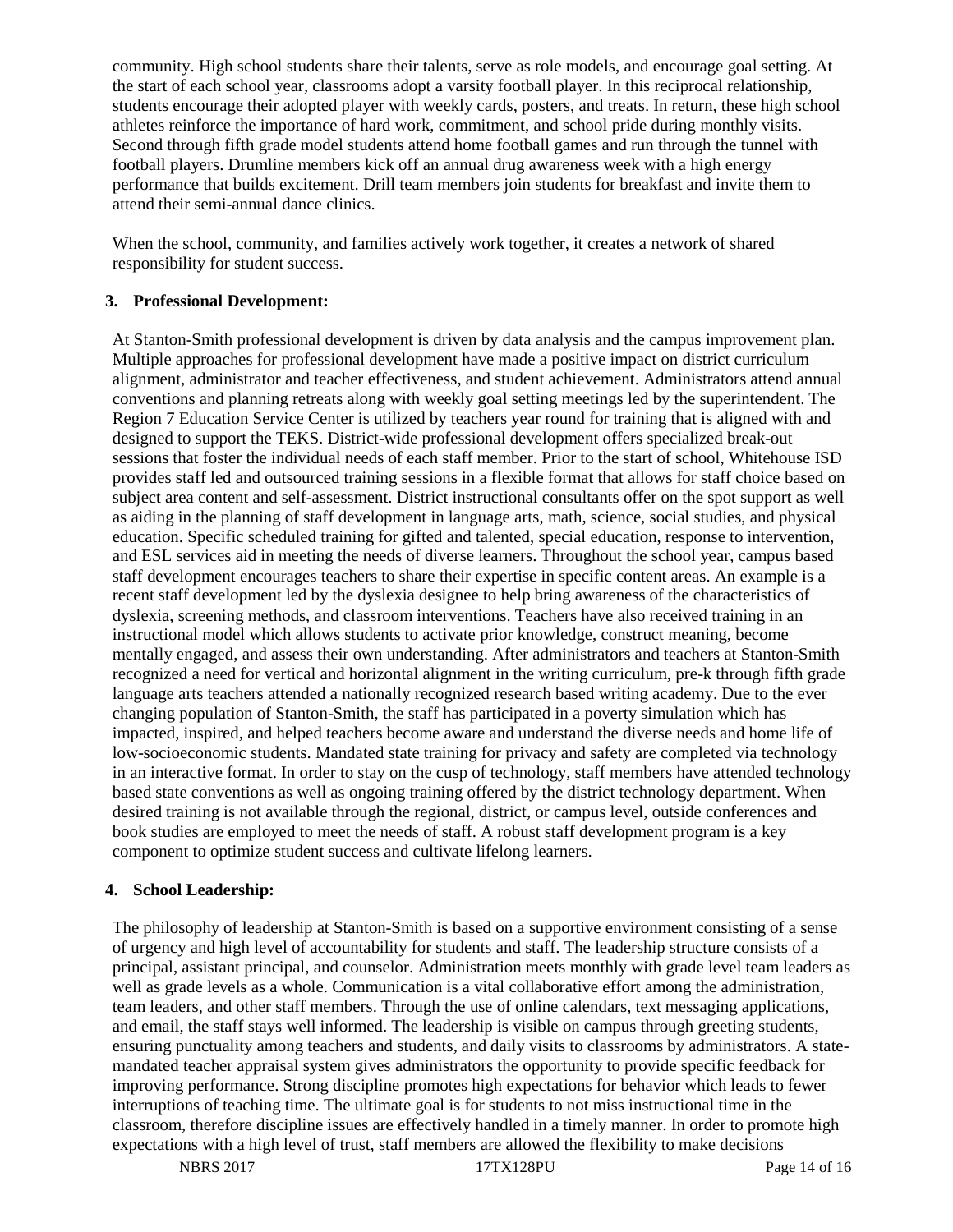concerning instruction in the classroom. Staff members are treated as professionals and encouraged to use their knowledge, expertise, and experience to make critical choices regarding programs that impact student success. An open door policy encourages students, staff, and parents to ask questions, share concerns, and celebrate accomplishments. Administrators actively listen and value input from the school community. They involve teachers in school policies and procedures, the hiring process, curriculum decisions, professional development, and campus activities. Although the school budget is tight, the leadership team actively seeks ways to allot a portion of the budget to be used for individual teacher resources and specialized training. Administrators are constantly striving to motivate and encourage staff and students. With a hands on approach, they involve themselves in the lives of students by reading one on one, practicing math facts, participating in musicals, playing sports, administering tests, and eating lunch with them. In order to promote school pride and unity, a Stanton-Smith shirt is purchased for every staff member by administrators. A supporting and encouraging environment is modeled by the leadership at Stanton-Smith. Innovation and hard work are recognized on campus and in the community. Because of the positive support from the campus administrators, teachers are empowered and feel extremely passionate about their role in student success and academic achievement.